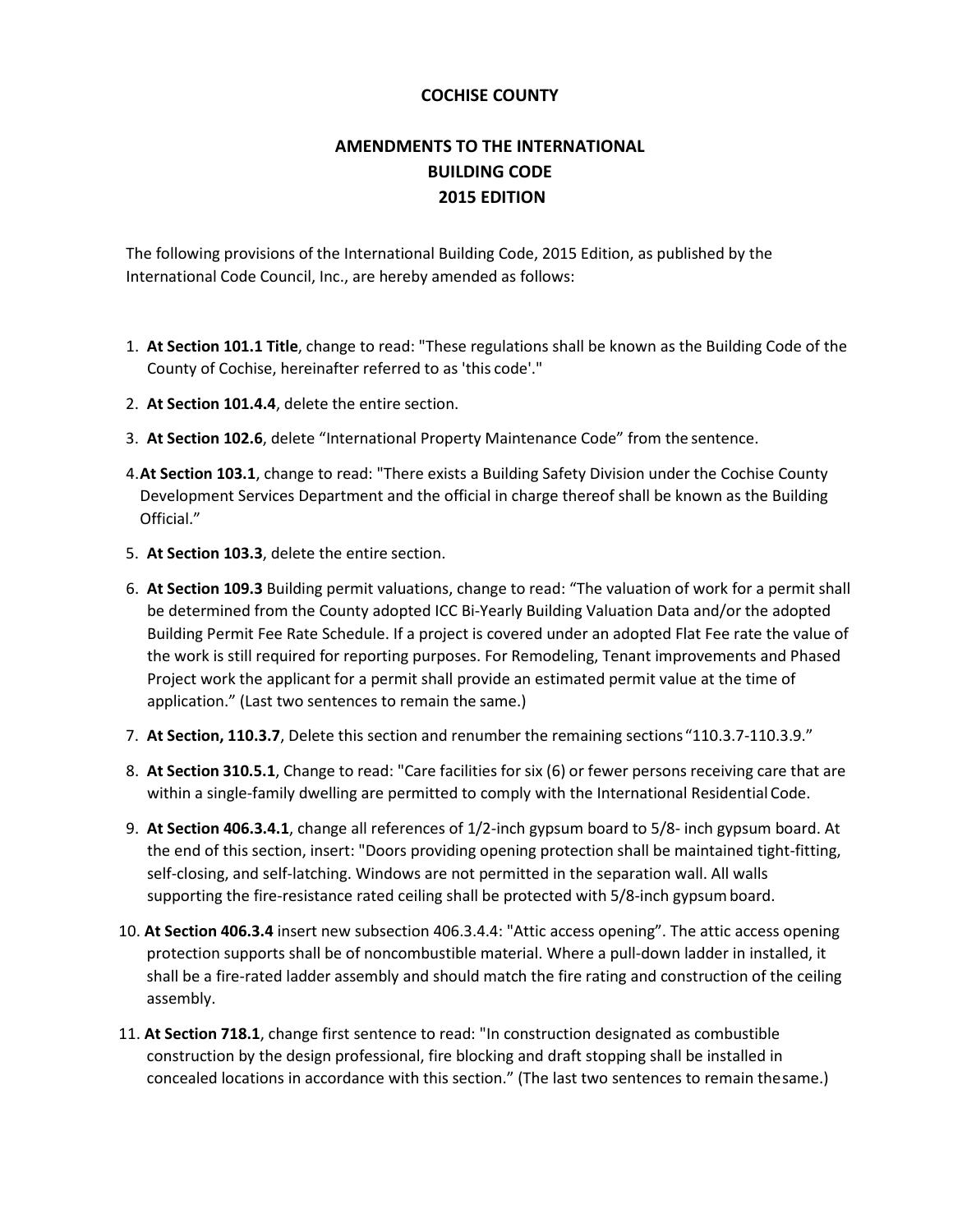- 12. **At Section 903.2.4 (2)**, change to read: "A Group F-1 fire area is located more than two stories above grade plane."
- 13. **At Section 903.2.7(2)**, change to read: "A Group M fire area is located more than two stories above grade plane.
- 14. **At Section 903.2.9(2)**, change to read: "A Group S-1 fire area is located more than two stories above grade plane.
- 15. **At Section 903.2.11.3**, change to read: "Buildings more than two stories in height. An automatic sprinkler system shall be installed throughout every story of all buildings more than two stories or with a floor level having an occupant load of 30 or more." (The exceptions remainunchanged).
- 16. **At Section 1008.3.3**, amend number 5 to read: Public restrooms: except single use restrooms.
- 17. **At Section 1013.2**, Revise by adding the following sentence to the end of the first paragraph: "Floor level exit signs, when exit signs are required, additional approved low-level exit signs which are internally or externally or self-illuminated shall be provided in all interior corridors serving guest rooms of hotels in Group R-1 occupancies."
- 18. **At Section 1807.1**, Change the first sentence to read as follows: "The minimum depth of footings below the undisturbed ground surface shall be 12-inches for 1000 p/sf allowable foundation pressure and minimum 18-inches for values of Table 1806.2."
- 19. **At Section 1809.1**, Change the first sentence to read as follows: "The minimum depth of footings below the undisturbed ground surface shall be 12-inches for 1000 p/sf allowable foundation pressure and minimum 18-inches for values of Table 1806.2."
- 20. **At Section 2406.3**, delete the last sentence of the first paragraph and thefollowing two exceptions.
- 21. **At Section 2902.2**, insert exception 4 to read: "In existing building occupancies, other than M occupancies, one public/employee restroom is permitted where the occupant load does not exceed 50, provided that the one restroom is code compliant with ICC A117.1 –2009. In M occupancies, one public/employee restroom is permitted where the occupant load does not exceed 100, provided that the one restroom is code compliant with ICC A117.1 – 2009. Where it is technically infeasible to comply with the new construction standards, the above shall conform to the requirements to the maximum extent technically feasible.
- 22. **At Section 3109**, delete the entire section and insert, in lieu thereof, "the International Swimming Pool and Spa Code, 2015 Edition, as amended.
- 23. Specifically adopt appendices E, G, I and K.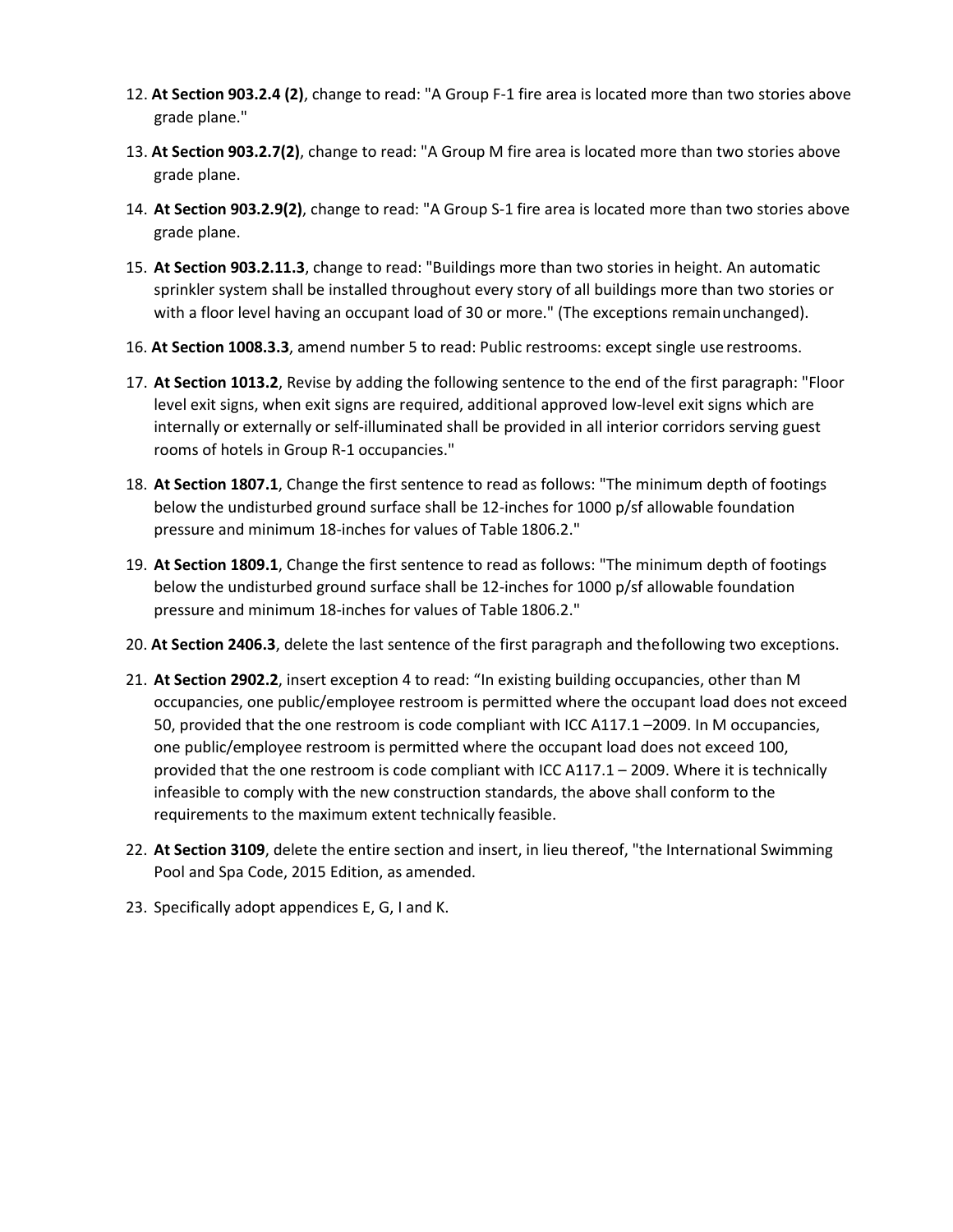# **AMENDMENTS TO THE INTERNATIONAL RESIDENTIAL CODE 2015 EDITION**

The following provisions of the International Residential Code, 2015 Edition, as published by the International Code Council, Inc., are hereby amended as follows:

- 1. **At Section R101.1 Title**, change to read: "These provisions shall be known as the Residential Code for One and Two-Family Dwellings of the County of Cochise, and shall be cited as such and will be referred to herein as this code."
- 2. **At Section R103.1**, change to read: "There exists a Building Safety Division under the Cochise County Development Services Department and the official in charge thereof shall be known as the Building Official."
- **3. At Section 105.2 Work Exempt from permit,** shall be amended to read:

#### **Building:**

- 1. One-story detached accessory structures, provided that the floor area does not 200 square feet provided there are no utilities.
- 2. Fences not over 7 feet (2134 mm) high. However, if any of the following applies an informational permit is required: Located on a corner lot and greater than 3 feet in height; and/or Located within a designated FEMA Flood Hazard Area; and/or Located within a designated wash; and/or in a platted subdivision.
- 5. Sidewalks, and Driveways, Concrete walkways, not in County right-of-way, and patio slabs.
- 6. Painting, papering, tiling, carpeting, cabinets, counter tops and similar finish work including. flooring of wood, vinyl, ceramic, stone, masonry or carpeting.
- 10. Decks less than 30-inches in height above the lowest grade within 5-feet of deck edge.
- 11. Re-roofing (when no structural changes are proposed or any reinforcement is required to add heavier roofing materials), re-siding or replacement of exterior trim.
- 12. Replacing or adding gutters or downspouts.
- 13. Replacing or adding soffit, gable, or roof ventilation.
- 14. Replacing existing windows or doors with no structural changes.
- 15. Replacing existing appliances or internal light fixtures.
- 16. Replacing like for like or repairing existing furnace, air-conditioner, cooler, heat pump, or heater.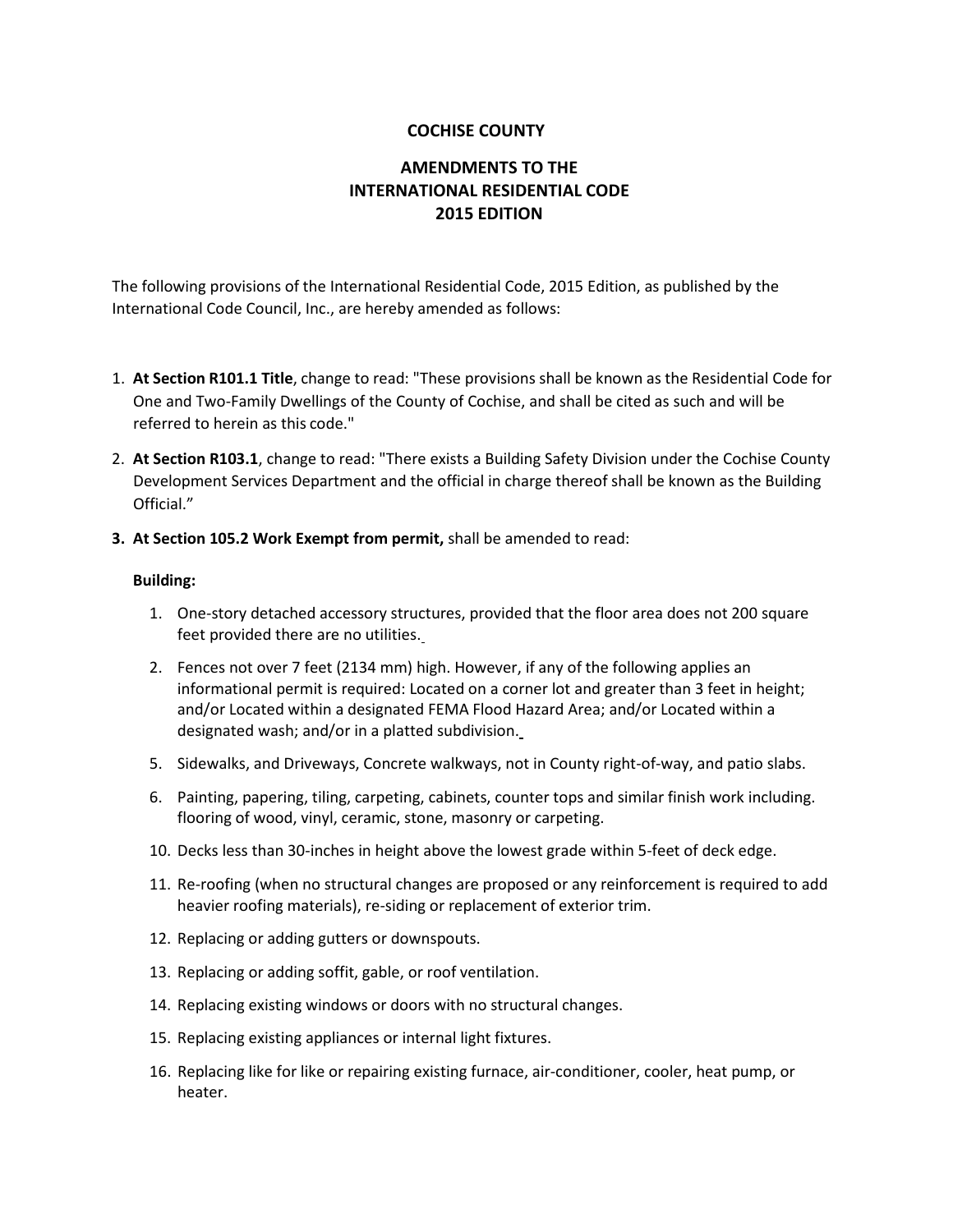- 17. General landscaping including lawn sprinkler systems, subject to water conservation requirements.
- 18. Installation or removal of non-structural interior wall partitions, if no utilities are involved.
- 19. Adding or replacing insulation in walls, floors, or ceilings
- 20. Satellite dishes and residential antennas for wireless communications.

### **Electrical:**

6. Installation of low voltage wiring for security alarm systems.

### **Plumbing:**

- 3. Replacing like for like or repairing existing plumbing fixtures such as toilet, tub, sink, garbage disposal, water heater, or faucets
- 4. **Add new Section R105.2.2.1**, Ordinary Repairs: Ordinary repairs which involve only the replacement of component parts of existing work with similar parts or materials and don't exceed \$1000.00 in valuation (materials and labor at market value), and do not change any structural, electrical, mechanical, plumbing or fire safety condition.
	- a. A "component part" is a portion of an assembly and not a complete rework or replacement of the total assembly (e.g., an existing door or water heater replaced with a new unit and a repair or replacement of individual roof shingles but not an entire re-roof). Ordinary repairs need to abide by the limitations contained in Section R105.2.2 Repairs of this code.
- 5. **At Section R108.3**, Change to read: The valuation of work for a permit shall be determined from the County adopted ICC Bi-Yearly Building Valuation Data and/or the adopted Residential Building Permit Fee Rate Schedule. If a project is covered under an adopted Flat Fee rate the value of the work is still required for reporting purposes. For Remodeling, Tenant improvements and Phased Project work the applicant for a permit shall provide an estimated permit value at the time of application. Permit valuations shall include total value of work, including materials and labor, for which the permit is being issued, such as electrical, gas, mechanical, plumbing equipment, and permanent systems. If, in the opinion of the Building Official, the valuation is underestimated on the application, the permit shall be denied, unless the applicant can show detailed estimates to meet the approval of the Building Official. Final building permit valuation shall be set by the Building **Official**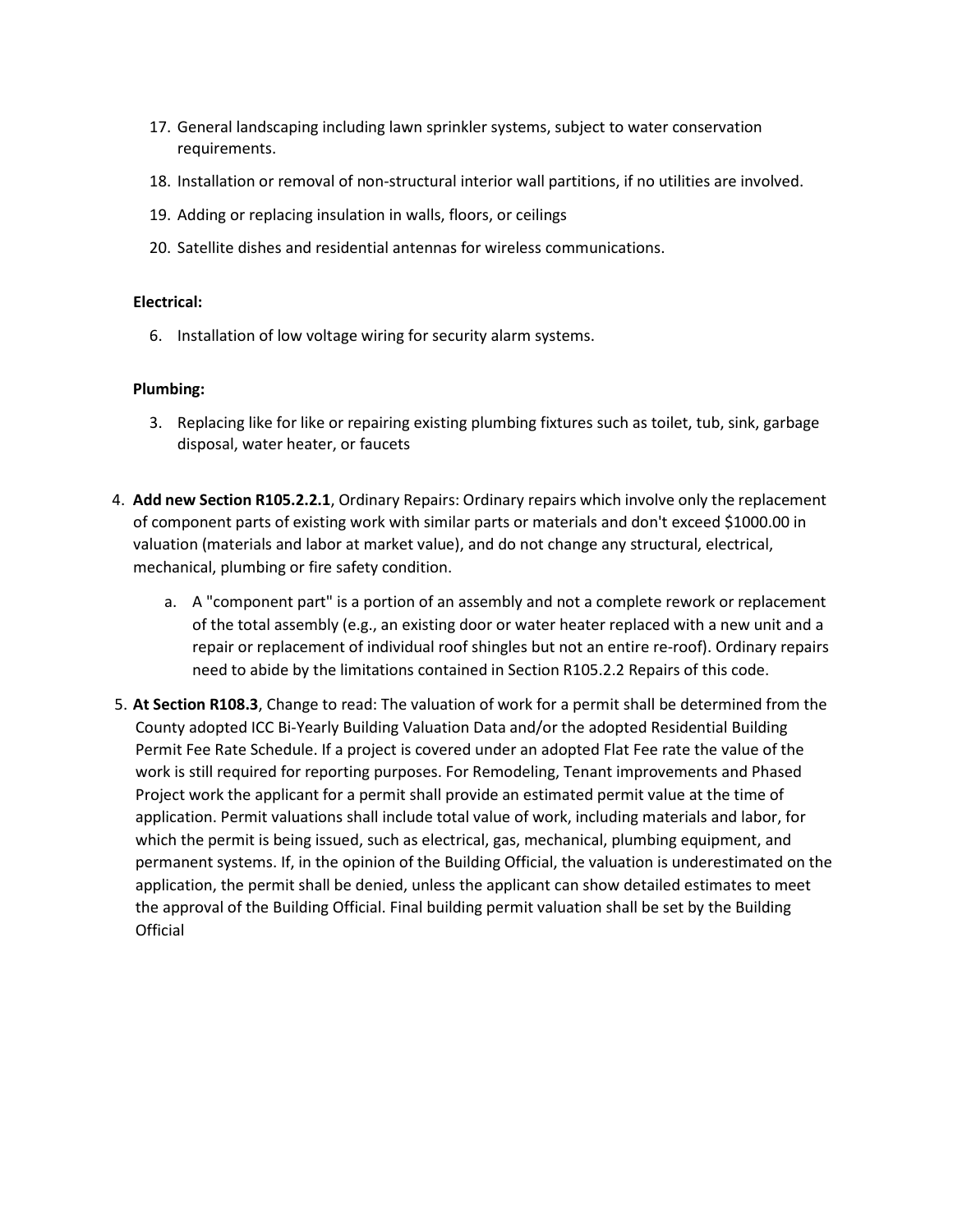### 6. **At Table R301.2(1)**, insert the following data:

Ground snow load: Above 4600 ft, insert [5 lb] Above 5000 ft, insert [10 lb] Wind speed, insert [115 mph 3-second gust] Wind exposure category, insert [C] Seismic design category, insert [B] Live load, insert [20 lb] Rainfall, insert [3" per hour] Weathering, insert [Negligible] Frost line depth: Below 5500 ft, insert [0 inches] Above 5500 ft, insert [12 inches] Termite, insert [Very heavy] Decay, insert [None to slight] Winter design temp, insert [18-20 degrees] Ice barrier required, insert [No] Flood hazards, insert [12/4/84, 5/19/87, 4/17/89, 2/13/00, 2/14/00, 2/15/00, 8/28/08, 02/03/16 and new panels as adopted by FEMA] Air freezing index, insert [50] Mean annual temp, insert [62 degrees]

- 7. **At Table R302.6**, change the references of "1 / 2-inch gypsum board" to "5 / 8-inch Type X gypsum board."
- 8. **At Section R302.6**, insert new subsection R302.6.1 Attic access opening. The attic access opening protection supports shall be of noncombustible material. Where a pull-down ladder is installed, it shall be a fire-rated ladder assembly."
- 9. **At Section R314.6**, insert the following after the second sentence: "Smoke alarms shall not be installed on a dedicated circuit and shall originate from a general-purpose branch circuit."
- 10. **At Section R606.11**, change to read: "Masonry walls shall be reinforced and anchored."
- 11. **At Section 606.11(2),** retitle to read: Requirements for Reinforced Grouted Masonry Construction in Seismic Design Category B, and change the following: change #4 bars at 10 ft. o.c. to 4' o.c.; add one  $\frac{1}{2}$ " bar @ top of foundation; add two  $\frac{1}{2}$ " bars @ bottom of foundation; add one  $\frac{1}{2}$ " bar @ top of wall; add one ½" bar @ roof connection.
- 12. **At Section R606.12.2.3.3**, end of first paragraph, change to read: …., and at a maximum spacing of 4 feet."
- 13. **At Chapter 11** Delete this chapter from the 2015 IRC and revert to the provisions of Chapter 4 in the 2012 IECC. Where any referenced code section conflicts with this amendment, the Building Official shall have authority to make determinations, at such time, for code compliance."
- 14. **At Section E3601.6.2**, amend by adding the following at the end of the first paragraph: "Service disconnecting means and risers shall be surface mounted."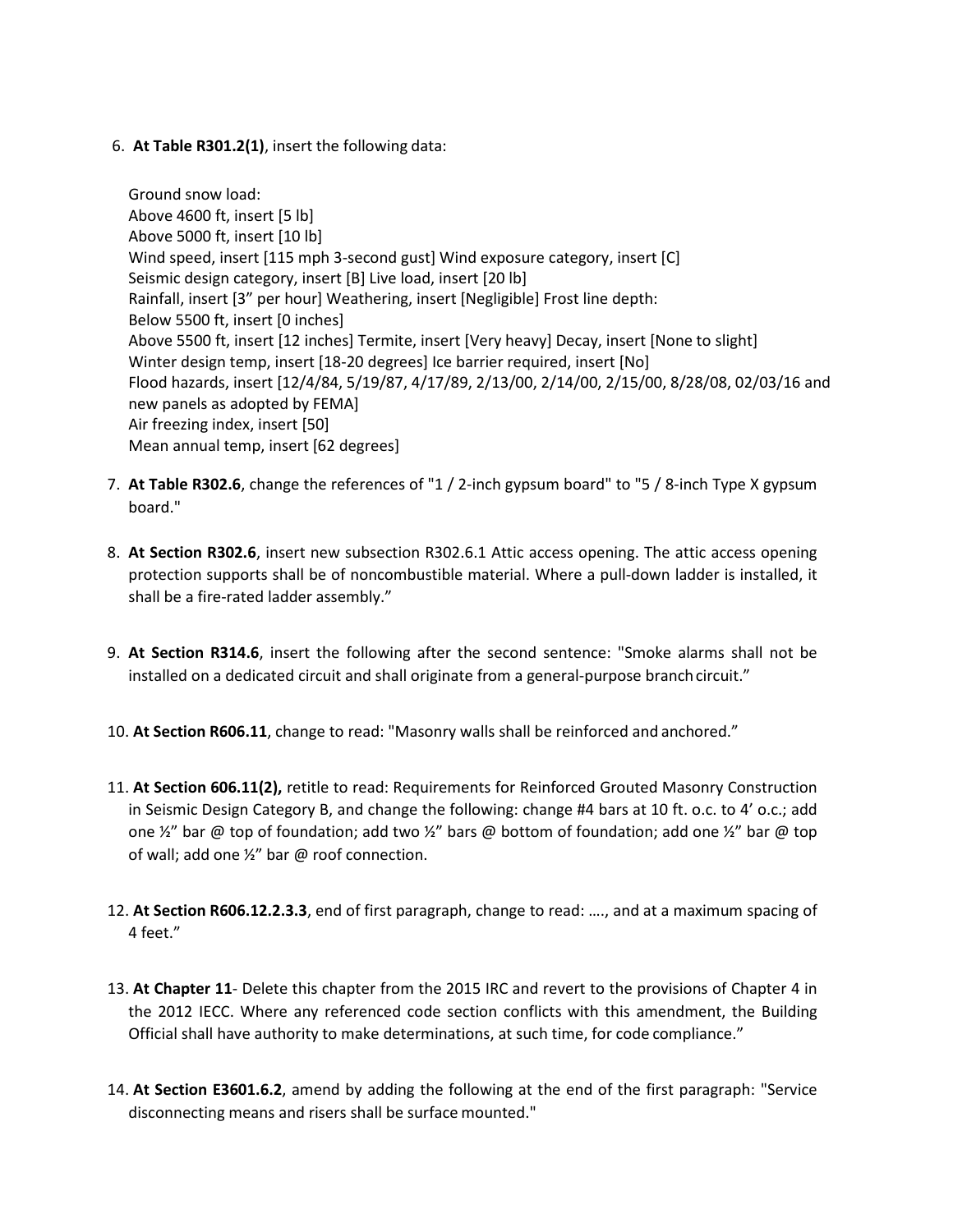- 15. **At Section E3602.1** amend the second sentence to read: "For one-family dwellings, the rating of the ungrounded conductor shall be not less than 200 amperes. Exception: Existing structures."
- 16. **At Section E3608.1**, insert a second paragraph to read: "All accessory structures with a concrete footing require the installation of a concrete-encased electrode as required by Section E3608.1.2."
- 17. **At Section E3901.2.2** subparagraph 1, delete the word "fireplaces."
- 18. **At Section E3901.10**, insert after the first sentence: "Hallways and foyers 5-feet or greater in width shall have receptacle spacing as required by Section E3901.2."
- 19. **At Section E4003.12**, insert a new paragraph at the end of the section to read: Doorbell transformers shall not be permitted in a closet, pantry or storage room. If a receptacle is installed for an alarm system transformer, it shall be located above the door."
- 20. Specifically adopt Appendices A, B, C, D, G, H, J, K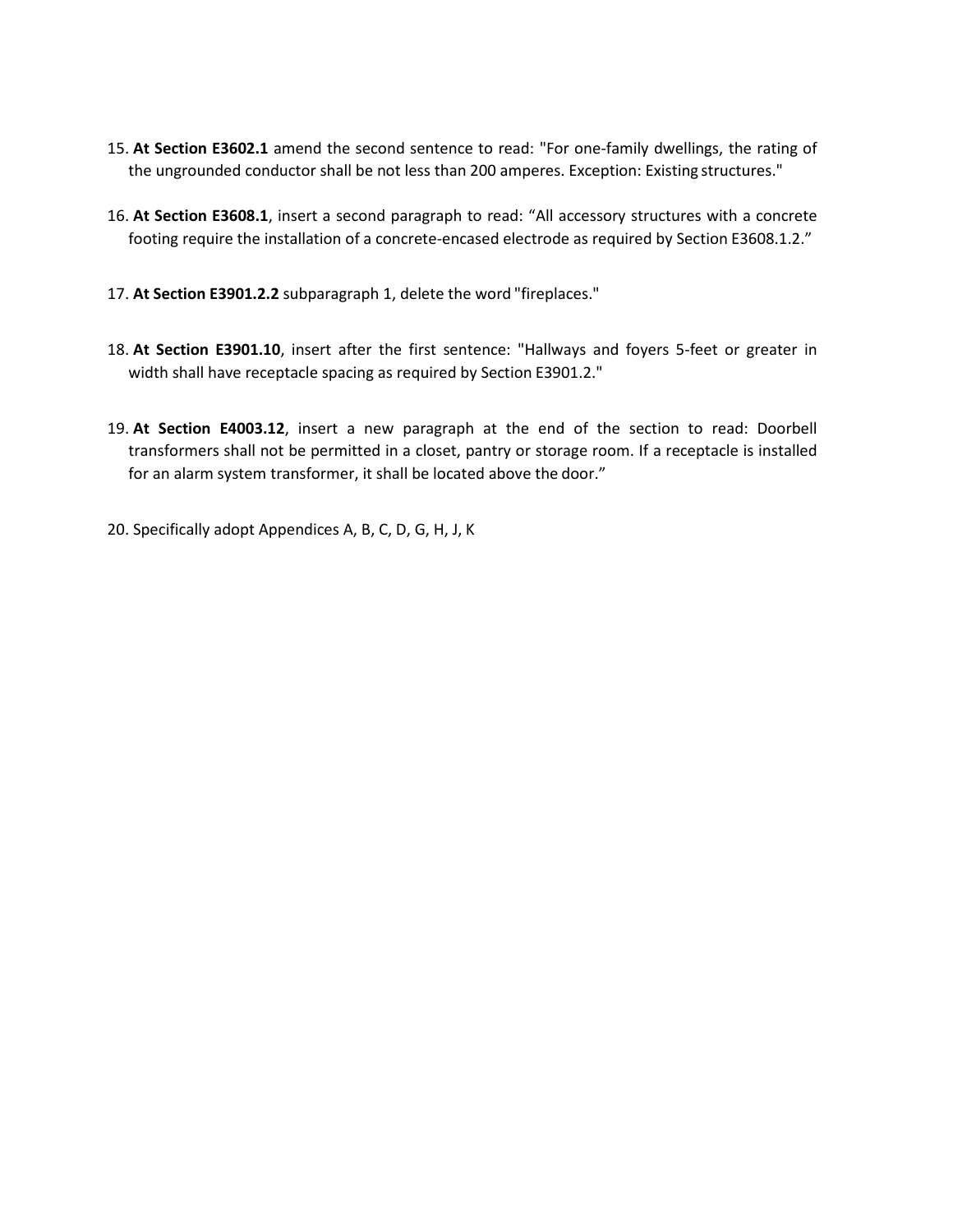# **AMENDMENTS TO THE INTERNATIONAL PLUMBING CODE 2015 EDITION**

The following provisions of the International Plumbing Code, 2015 Edition, as published by the International Code Council, Inc., are hereby amended as follows:

- 1. **At Section 101.1**, insert "Cochise County".
- 2. **At Section 101.2**, number the existing exception as Exception 1; Exception 2 to read: Plumbing systems in existing buildings undergoing repair, alteration or addition, and change of occupancy shall be permitted to comply with the International Existing Building Code.
- 3. **At Section 103.1**, Change it to read: Enforcement agency. There exists a Building Safety Division under the Development Services Department. The code official in charge thereof shall be known as the Building Official.
- 4. **At Section 103.2**, Delete the entire section.
- 5. **At Section 103.3**, Delete the entire section.
- 6. **At Section 106.6.2**, Delete the entire section and insert: The valuation of work for a permit shall be determined from the County adopted ICC Bi-Yearly Building Valuation Data or the adopted Building Permit Fee Rate Schedule.
- 7. **At Section 106.6.3**, Delete the entire section and insert in lieu thereof the International Building Code, 2015 edition, Section 109.6, as amended.
- 8. **At Section 903.1,** insert in the [number], "6".
- 9. **At Section 1003.1**, insert at the end of this section: A grease interceptor is required if a food establishment that produces grease in their wastewater is served by a septic system.
- 10. **At Section 1003.3.4.1**, insert at the end of this section: Grease interceptors shall be designed for size in accordance with the Arizona Administrative Code.
- 11. **At Section 1003.4.2.1**, insert at the end of this section: Oil interceptors shall be designed for size in accordance with the Arizona Administrative Code.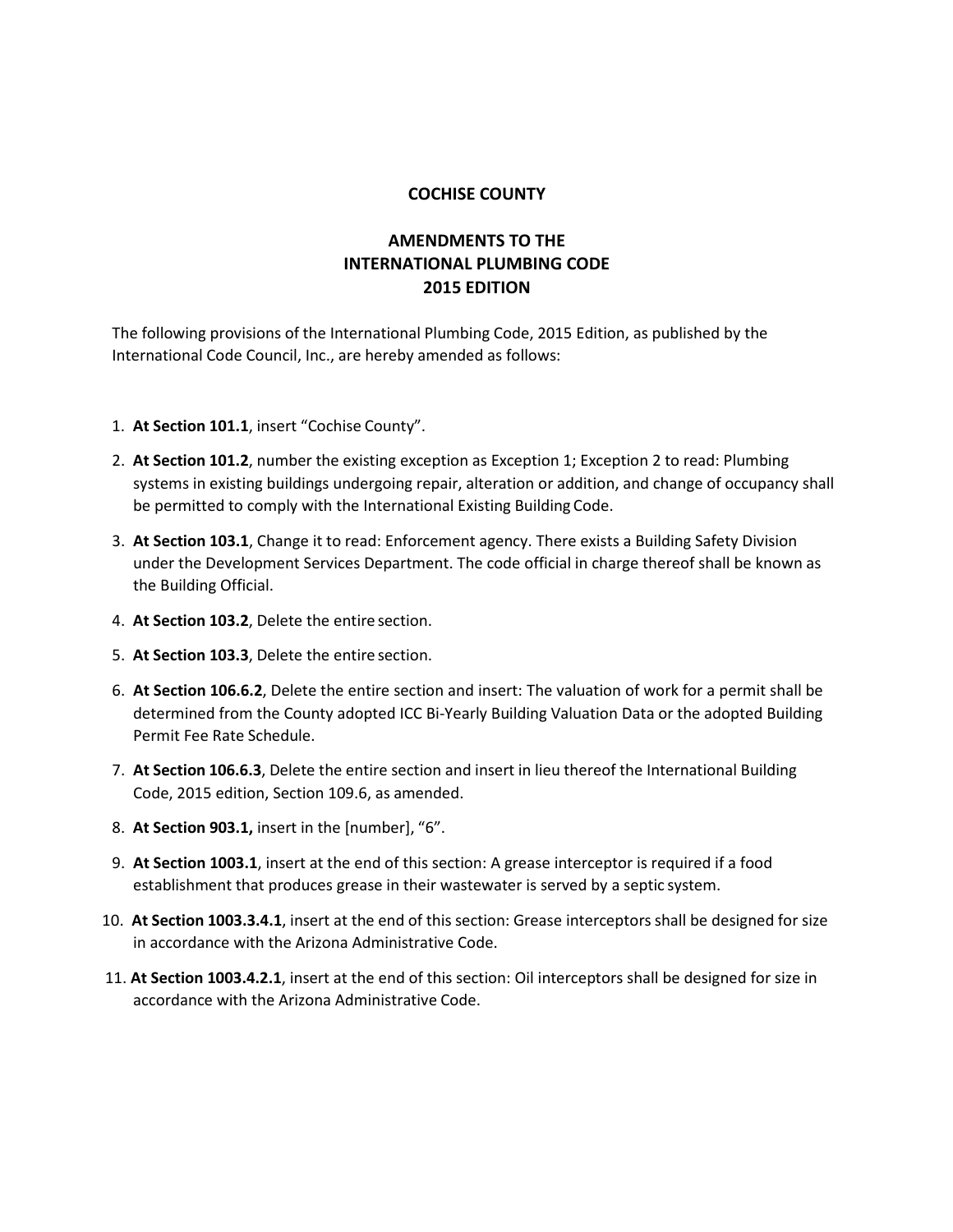- 12. **At Section 1108.1**, insert at the end of this section: The overflow opening in the downspout/rainwater leader box shall not be considered the secondary (emergency) roof drain of a scupper. Regardless of the size of the roof drain or scupper, secondary (emergency) roof drains or scuppers are required. Secondary (emergency) roof drains or scuppers shall be the same size as the roof drains or scuppers with the inlet flow line 2 inches maximum above the low point of the roof and shall be independent from the roof drain or scupper.
- 13. Specifically adopt Appendices B [3" per hour], C and E.
- 14. Insert Water Conservation Code, as follows:

Water Conservation Code

### **Certification**

The plumbing fixtures and devices required to be installed pursuant to this article shall be certified by the International Association of Plumbing and Mechanical Officials and comply with all applicable American-National Standards Institute standards. All new plumbing features are required to use WaterSense or Energy Star-rated products when such labeled fixtures are available.

### **Definitions**

In this article, unless the context otherwise requires:

- 1. "Commercial, industrial and public construction" means buildings used for commercial, industrial or public purposes, including restaurants, bars, nightclubs, public buildings, comfort stations, schools, gymnasia, factories, offices, athletic clubs, hotels and motels.
- 2. "Person" means an individual, public or private corporation, company, partnership, firm, association, society, estate or trust, any other private organization or enterprise, the United States, any state, territory or country or a governmental entity, political subdivision or municipal corporation organized under or subject to the constitution and laws of this state.
- 3. "Plumbing fixture" means a lavatory faucet, lavatory faucet replacement aerator, kitchen faucet, kitchen faucet replacement aerator, shower head, urinal, water closet, evaporative cooler or decorative fountain. Plumbing fixture does not include parts necessary for routine maintenance.
- 4. "PSI" means pounds per square inch of water pressure.
- 5. "Residential construction" or "residential dwelling" means buildings used for temporary or permanent human habitation, including single family residences and accessory guest houses, multi-family dwellings, townhouses, condominiums, apartments, the sleeping quarters of hotels and motels, dormitories and group housing units.
- 6. "Urinal" means a fixture that consists of a water flushed bowl, and any associated flush valve, and that is used for the disposal of human urine.
- 7. "Water closet" means a fixture that consists of a water flushed bowl, and any associated flush valve, and that is used for the disposal of all wastes from the human body.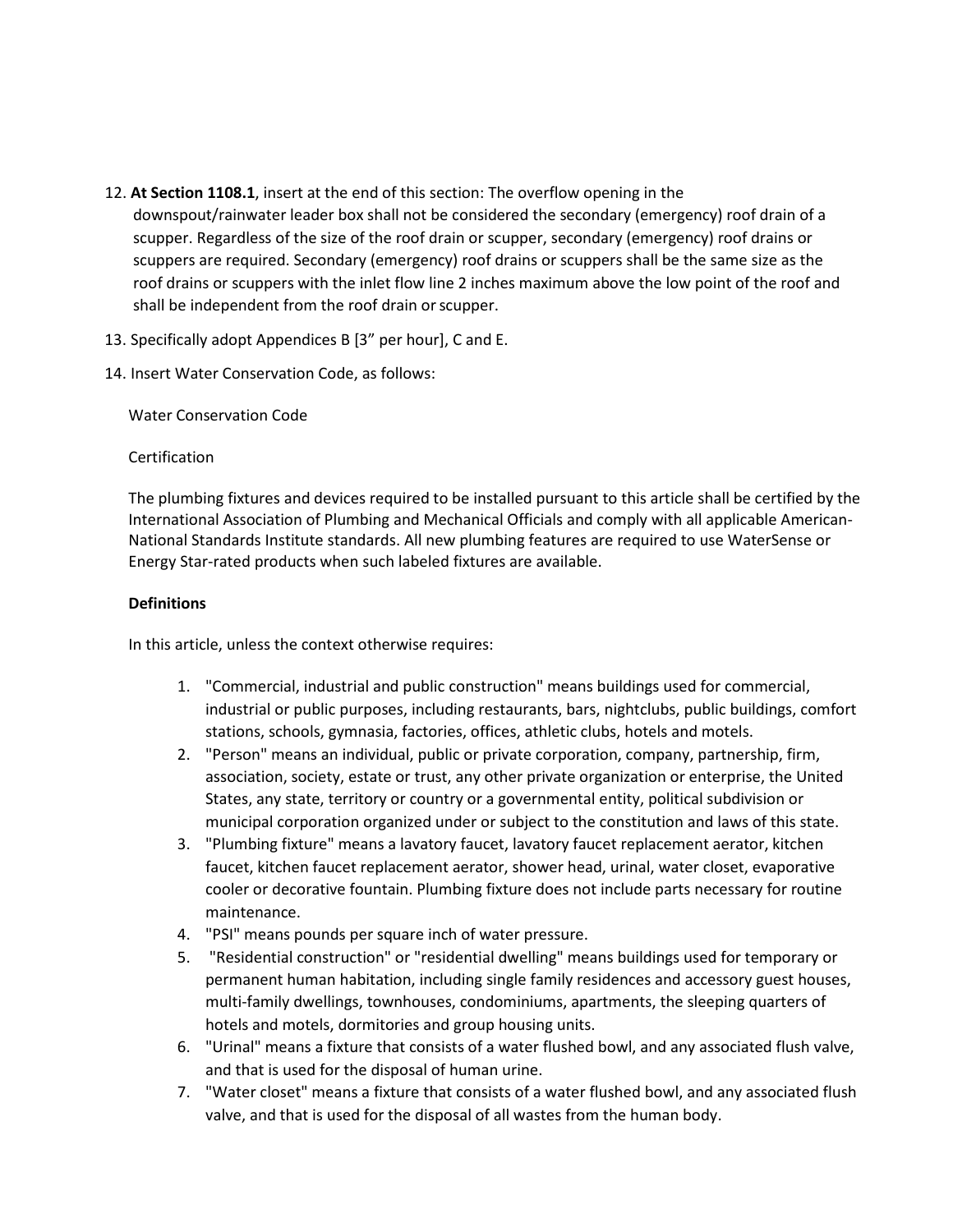8. "Water free urinal" means a plumbing fixture that does not require a water supply or flushing device to receive and convey only liquid waste through a trap seal and into the gravity drainage system for such function and that meets the requirements of the American society of mechanical engineers (ASME) standard A112.19.2M-95 or the American national standards institute (ANSI) standard Z124.9-94 or any equivalent standard.

### **Plumbing fixtures; residential construction**

Except as provided in Arizona Revised Statutes Sections 45-315 and 45-319, no person may install any plumbing fixture for use in this county in any new residential construction or for replacing plumbing fixtures in existing residential construction, unless the fixtures meet or exceed the following water-saving performance standards:

- 1. Lavatory faucets and replacement aerators shall be designed to deliver no more than an average of three (3) gallons of water per minute at a pressure of eighty (80) psi or shall be equipped with permanent flow control devices that allow delivery of no more than an average of three (3) gallons of water per minute at a pressure of eighty (80) psi.
- 2. Kitchen faucets and replacement aerators shall be designated to deliver no more than an average of three (3) gallons of water per minute at a pressure of eighty (80) psi or shall be equipped with permanent flow control devices that allow delivery of no more than average of three (3) gallons of water per minute at a pressure of eighty (80) psi.
- 3. Shower heads shall be designed to deliver no more than an average of three (3) gallons of water per minute at a pressure of eighty (80) psi.
- 4. The installation of a pressure-reducing valve (PRV) on the house side of the water meter, in an easily accessible location, shall be required for all new single-family residences served by a water company. The preferred location is in the garage or other non-in-ground location. The static service pressure shall be set no higher than 60 pounds per square inch (psi), regardless of input pressure. New single-family residences served by a well or well-share are not required to install the PRV.
- 5. Water closets shall be designed to use no more than an average of one and six-tenths (1- 6/10) gallons of water per flush.
- 6. Any installed urinals shall be waterless.
- 7. Evaporative cooling systems shall be equipped with water recycling or reuse systems. Any bleed off rate used by the system shall be limited to that recommended by the manufacturer. Once through evaporative cooling systems using potable water shall not be permitted.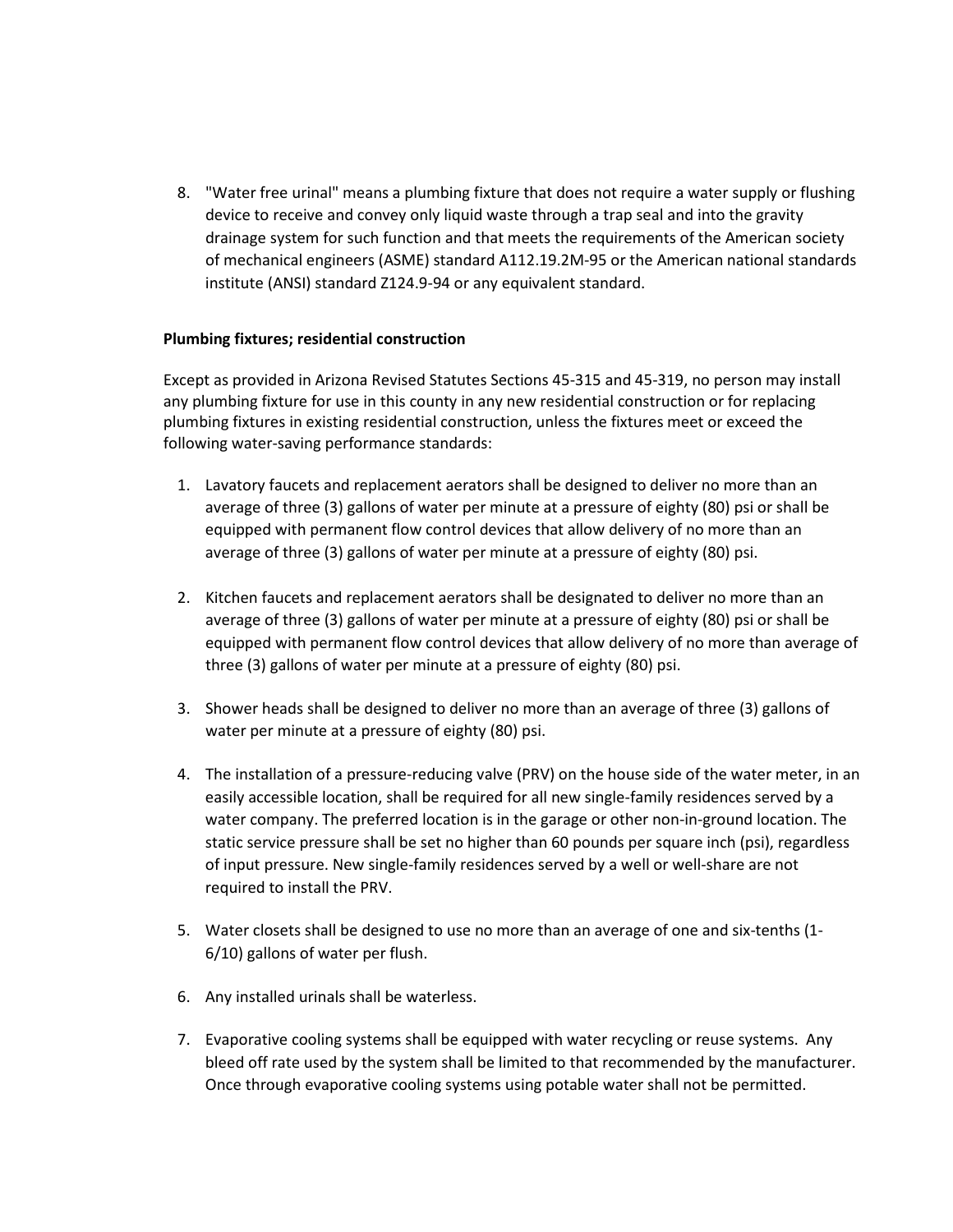- 8. Hot water on demand: In new construction, a hot water system will be installed to provide hot water on demand at the point of use in sinks and baths/showers. Insulation for hot-water pipe with a minimum thermal resistance (R-value) of R-4 shall be applied. Hot water systems shall be designed and shall include such components as may be necessary to deliver hot water at each demand point with no more than 0.6 gallons (2.3 liters) of water delivered prior to the delivery of hot water. Systems that are activated based solely on a timer and/or temperature sensor do not meet this requirement.
- 9. Water softeners, if installed, must meet NSF/ANSI requirements.
- 10. Drinking water treatment systems, if installed, shall meet NSF/ANSI requirements (such systems shall yield at least 85 gallons of treated water per 100 gallons processed).

#### **Plumbing fixtures; commercial, industrial and public construction.**

Except as provided in Arizona Revised Statutes Sections 45-315 and 45-319, no person may install any plumbing fixtures for use in this county in any new commercial, industrial or public construction or for replacing plumbing fixtures in existing commercial, industrial or public construction, unless the fixtures meet or exceed the following water-saving performance standards:

- 1. Lavatory faucets shall be equipped with a mechanism that causes the faucet to close automatically after delivering no more than an average of one (1) quart of water.
- 2. Shower heads shall be designed to deliver no more than an average of three (3) gallons of water per minute at a pressure of eighty (80) psi.
- 3. Water closets shall be designed to use no more than an average of one and six-tenths (1- 6/10) gallons of water per flush.
- 4. Any installed urinals shall be waterless.
- 5. Evaporative cooling systems shall be equipped with water recycling or reuse systems. Any bleed off rate used by the system shall be limited to that recommended by the manufacturer. Once through evaporative cooling systems using potable water shall not be permitted.
- 6. Water softeners, if installed, must meet NSF/ANSI requirements.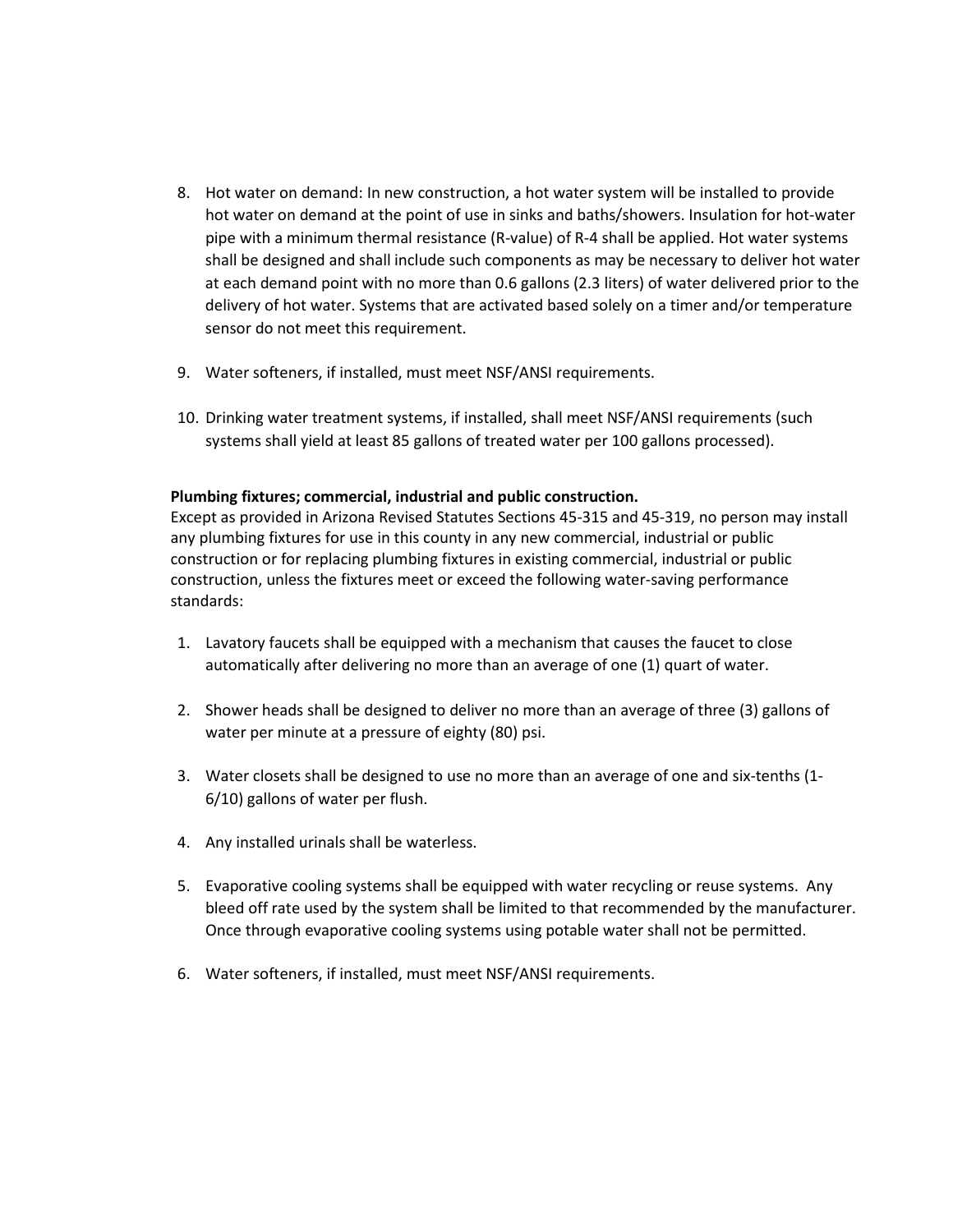# **AMENDMENTS TO THE INTERNATIONAL MECHANICAL CODE 2015 EDITION**

The following provisions of the International Mechanical Code, 2015 Edition, as published by the International Code Council, Inc., are hereby amended as follows:

- 1. **At Section 101.1**, insert "Cochise County".
- 2. **At Section 103.1**, Change it to read: Enforcement agency. There exists a Building Safety Division under the Development Services Department. The code official in charge thereof shall be known as the Building Official.
- 3. **At Section 103.2**, Delete the entire section.
- 4. **At Section 103.3**, Delete the entire section.
- 5. **At Section 106.5.2**, Delete the entire section and insert: The valuation of work for a permit shall be determined from the County adopted ICC Bi-Yearly Building Valuation Data or the adopted Building Permit Fee Rate Schedule.
- 6. **At Section 106.5.3**, Delete the entire section and insert in lieu thereof the International Building Code, 2015 edition, Section 109.6, as amended.
- 7. **At Section 202**, add the definition, Warming Kitchen- a facility or portion thereof, for the utilization of domestic cooking appliances used to reheat precooked and /or preparedmeals.
- 8. **At Section 507.12** insert after the paragraph, "Exception-Domestic cooking appliances used in a "Warming Kitchen". Domestic appliances must still meet the provisions of Section 505.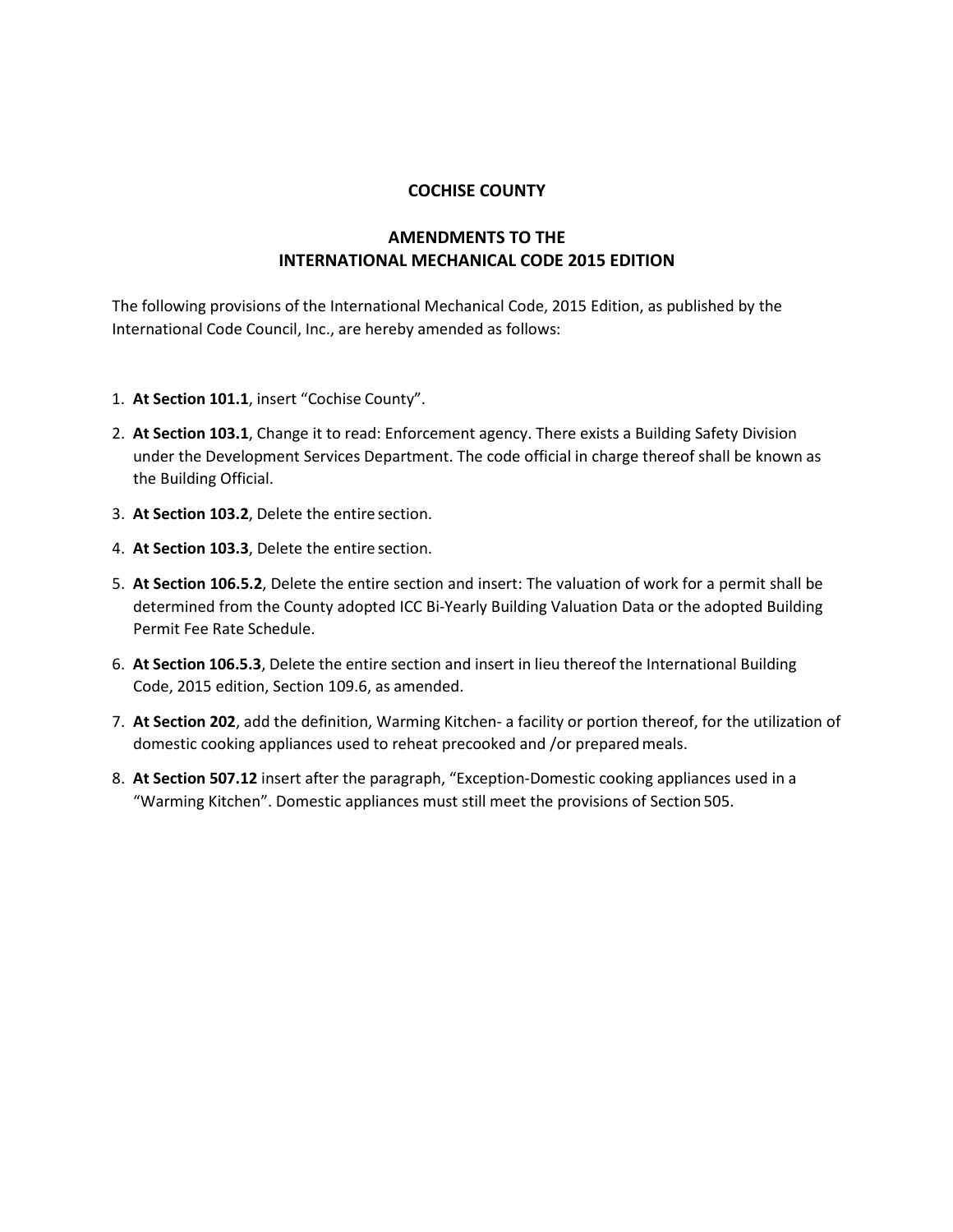# **AMENDMENTS TO THE NATIONAL ELECTRICAL CODE 2014 EDITION**

The following provisions of the National Electrical Code, 2014 Edition, as published by the National Fire Protection Association, are hereby amended as follows:

- 1. **At Article 210.8 (A)(5) –** Amend to read: All 125-volt, single phase, 15-and 20-ampere receptacles installed in ground level rooms and unfinished basements shall have ground-fault circuitinterrupter protection for personnel. For purposes of this section, ground level rooms and unfinished basements are defined as areas not intended as habitable rooms and limited to storage areas, work areas, and the like. (The exception shall remain unchanged.)
- 2. **At Article 210.8 (B)(3) –** Amend to read: Rooftops. The receptacle(s) shall have the reset located on the roof.
- 3. **At Article 210.52 (H)**, amend by adding the following at the end the first sentence: "Hallways and foyers 5 feet or greater in width shall have receptacle spacing as required by Article 210.52 (A)."
- 4.**At Article 210 –** Amend by adding **Article 210.65 Commercial Buildings.** 125-volt, single phase, 15-or 20-ampere-rated receptacle outlets shall be provided in the locations specified below.
	- a. Outdoors, at both the front and rear entrances, accessible at grade level. NEC Article 210.8 (B) shall apply.
	- b. In all restrooms, adjacent to and within 3 feet of the outside edge of one basin. NEC Article 210.8 (B) shall apply.
- 5.**At Article 210.70**  Amend by adding **Article 210.71 Smoke Alarms**. Where required, smoke alarms shall not be installed on a dedicated circuit and shall originate from a general-purpose branch circuit.
- 6.**At Article 215.2 (A)(1) –** Amend by adding the following before the first sentence:Feeder conductors shall have an ampacity of the highest rating of the equipment.
- 7.**At Article 230.6 –** Amend by adding a second paragraph: A recessed service entry isnot permitted.
- 8.**At Article 230.70 –** Amend by adding the following after the first paragraph: Service disconnecting means and risers shall be surface mounted.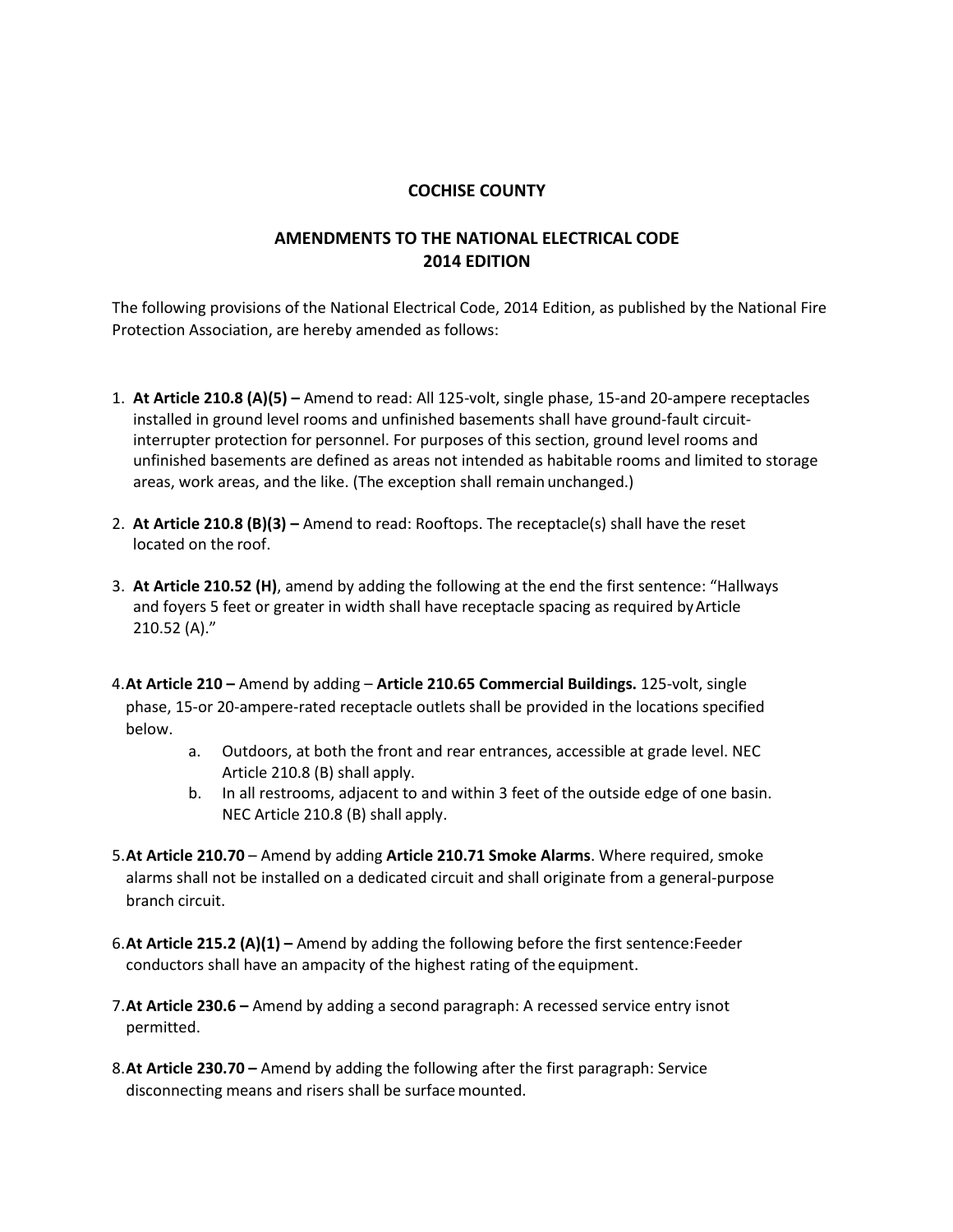- 9.**At Article 230.70 (A)(1) –** Amend to read: The service disconnecting means shall be installed at a readily accessible location outside the building or structure. *Exception:* The service disconnecting means may be installed inside of the building when a remote means of disconnecting the service is provided from outside of the building.
- 10. **At Article 230.70 (A)(1) –** Amend by adding a second paragraph: For one-family dwellings, except mobile and manufactured homes, the service disconnecting means shall be permanently installed on the outside of the structure.
- 11. **At Article 230.79 (C) –** Amend to read: For a one-family dwelling, the service disconnecting means shall have a rating of not less than 200 amperes, 3-wire. Exception: Existingstructures.
- 12. **At Article 230.90 (A) –** Amend by adding the following before the first sentence: The ungrounded service conductors shall have an ampacity of the highest rating(s) of theservice equipment.
- 13. **At Article 250.50 –** Amend by adding a second paragraph: All new accessory structures with a concrete foundation require the installation of a concrete-encased electrode as required by NEC 250.52 (A)(3) and IRC Section E3508.1.2.
- 14. **At Article 408 –** Amend by adding **Article 408.31 Panel boards and Low-Voltage Boxes.** Panel boards and low-voltage boxes shall not be recessed in any firewall, fire barrier, fire partition, or in the garage side of the common wall separating the dwelling from a garage or carport. Panel boards and low-voltage boxes may be surface mounted on any of the above-mentionedwalls.
- 15. **At Article 410.16 –** All references in this article and section to closet or clothes closet shall apply to clothes closets, pantries, and storage rooms. Amend the title to read: "Luminaires in Clothes Closets, Pantries, and Storage Rooms".
- 16. **At Article 410.30 (B)(3) –** Amend the first sentence: All metal poles supporting lighting fixtures shall have a 20-foot coil of #4 copper installed at the base of the footing and extended to a separate grounding termination point on the pole.
- 17. **At Article 450.13 –** Amend by adding paragraph (C): (C) Doorbell transformers shall not be permitted in a closet, pantry, or storage room. If a remote receptacle is installed for an alarm system transformer, it shall be located above the door.
- 18. **At Article 720.11 –** Amend to read: Circuits operating at less than 50 volts shall be installed in a neat and workmanlike manner. Cables and all conductors operating at 50 volts or less shall be supported by the building structure, independently of suspended ceiling wires, every 6 feet. Cables shall be installed parallel or perpendicular to the building frame.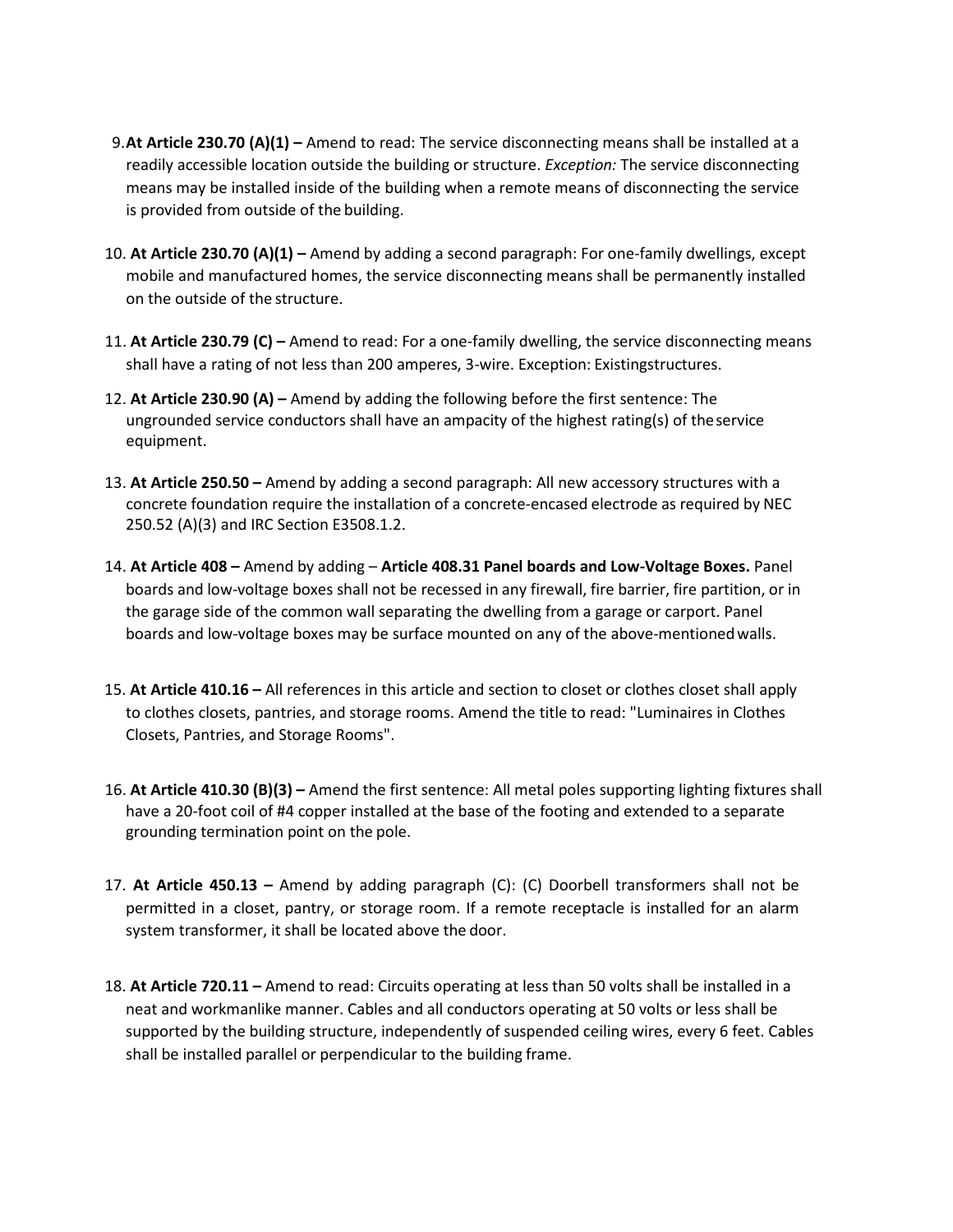## **AMENDMENTS TO THE INTERNATIONAL EXISTING BUILDING CODE 2015 EDITION**

The following provisions of the International Existing Building Code, 2015 Edition, as published by the International Code Council, Inc., are hereby amended as follows:

- 1. **At Section 101.1**, insert "Cochise County".
- 2. **At Section 101.4.2**, delete reference to International Property Maintenance Code.
- 3. **At Section 103.1**, Change it to read: Enforcement agency. There exists a Building Safety Division under the Development Services Department. The code official in charge thereof shall be known as the Building Official.
- 4. **At Section 103.2**, delete the entire section.
- 5. **At Section 103.3**, delete the entire section.
- 6. **At Section 302.2**, delete reference to International Property Maintenance Code and International Private Sewage Disposal Code.
- 7. **At Section 609.2**, delete the exception.
- 8. **At Section 1301.2**, delete reference to International Property Maintenance Code.
- 9. **At Section 1401.3.2,** delete reference to International Property Maintenance Code.
- 10. Specifically adopt Appendices A and B.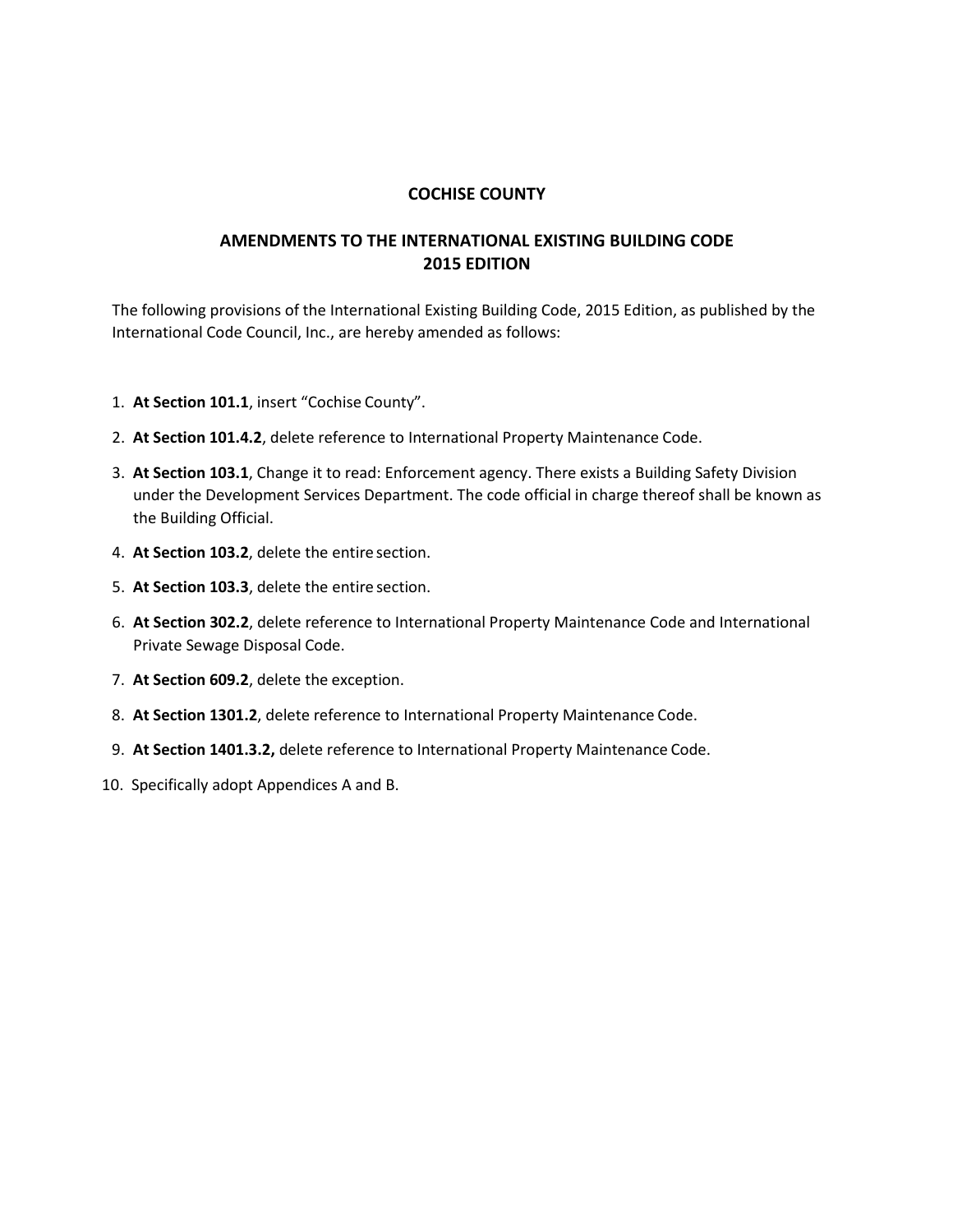# **AMENDMENTS TO THE INTERNATIONAL FIRE CODE 2015 EDITION**

The following provisions of the International Fire Code, 2015 Edition, as published by the International Code Council, Inc., are hereby amended as follows:

- 1. **At Section 101.1**, insert "Cochise County".
- 2. **At Section 103.1**, Change it to read: Enforcement agency. There exists a Building Safety Division under the Development Services Department. The code official in charge thereof shall be known as the Building Official. Any code reference to *fire code official* shall be replaced by BuildingOfficial.
- 3. **At Section 103.2**, delete the entire section.
- 4. **At Section 103.3**, delete the entire section.
- 5. **At Section 105.4.1**, change the second sentence to read: The construction documents shall be prepared by a registered design professional.
- 6. **At Section 503.3**, change to read: "Fire lanes shall be marked with free standing signs or marked curbs, sidewalks, or other traffic surfaces that have the words NO PARKING-FIRE LANE painted in contrasting colors at a size and spacing approved by the Building Official."
- 7. **At Section 901.4.6**, change last paragraph to read: "Fire pump and automatic sprinkler system riser rooms shall be provided with an exterior door(s) …"
- 8. **At Section 1011.7.3**, exception, change the reference of 1/2- inch gypsum board to 5/8 -inch Type X gypsum board.
- 9. Specifically adopt Appendices B, D, E, F and G.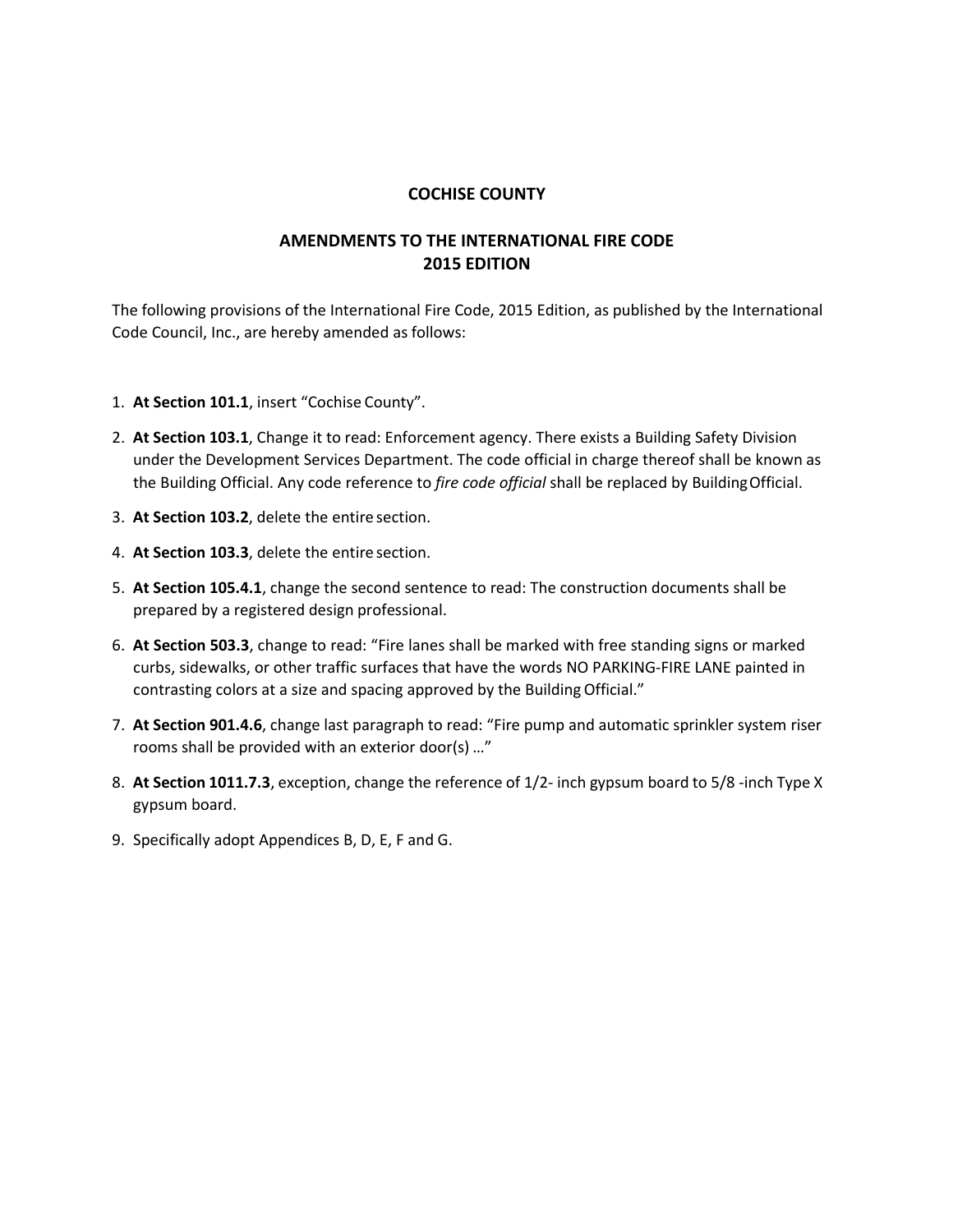## **AMENDMENTS TO THE INTERNATIONAL ENERGY CONSERVATION CODE 2012 EDITION**

The following provisions of the International Energy Conservation Code, 2012 Edition, as published by the International Code Council, Inc., are hereby amended as follows:

- 1. **At Section C101.1**, insert "Cochise County".
- 2. **At Section R401.3**, Delete the entire section.
- 3. **At Table R402.1.1**, For Climate Zone 3, replace wood frame wall R-value with "19" and basement wall R-value with "0".
- 4. **At Section R402.2.4**, Delete the entire section.
- 5. **At Table R402.4.1.1,** Delete the second sentence under Fireplace criteria.
- 6. **At Section R402.4.1.2**, Delete the entire section.
- 7. **At Section R405.4.2**, Change to read: Compliance software tools or other comparable tools that generate a report that documents….
- 8. **At Section R405.4.3**, Change to read: The *code official* may require the followingdocuments: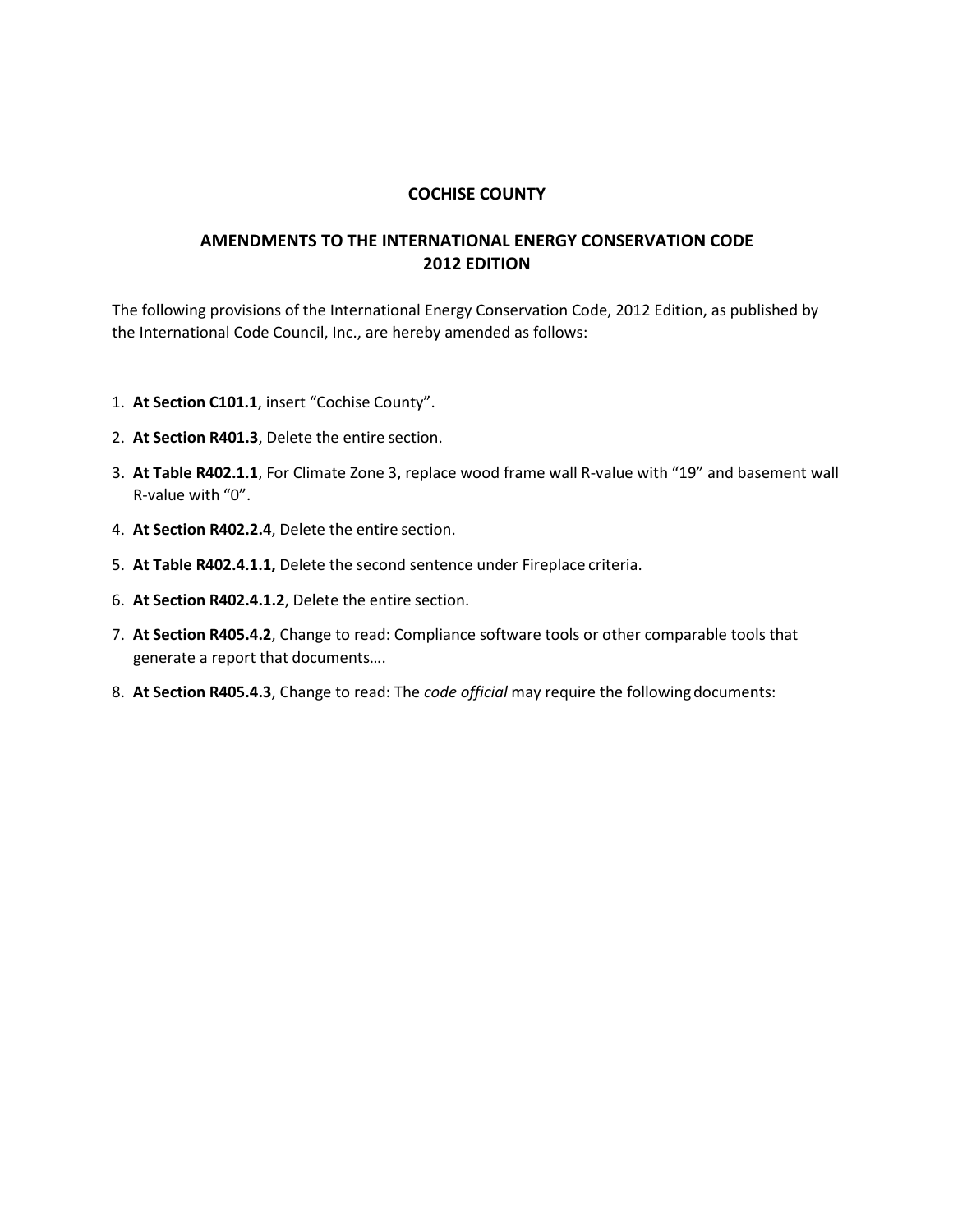## **AMENDMENTS TO THE INTERNATIONAL FUEL GAS CODE 2015 EDITION**

The following provisions of the International Fuel Gas Code, 2015 Edition, as published by the International Code Council, Inc., are hereby amended as follows:

- 1. **At Section 101.1**, insert "Cochise County".
- 2. **At Section 103.1**, Change it to read: Enforcement agency. There exists a Building Safety Division under the Development Services Department. The code official in charge thereof shall be known as the Building Official.
- 3. **At Section 103.2**, delete the entire section.
- 4. **At Section 103.3**, delete the entire section.
- 5. **At Section 106.6.2**, Delete the entire section and insert: The valuation of work for a permit shall be determined from the County adopted ICC Bi-Yearly Building Valuation Data or the adopted Building Permit Fee Rate Schedule.
- 6. **At Section 106.6.3**, Delete the entire section and insert in lieu thereof the International Building Code, 2015 edition, Section 109.6, as amended.
- 7. **At Section 303.7,** insert subsection 303.7.1 to read: "Liquefied petroleum gas piping shall not serve any gas appliance located in a pit or basement where heavier-than-air gas might collect to form a flammable mixture."
- 8. Specifically adopt Appendices A, B, C, and D.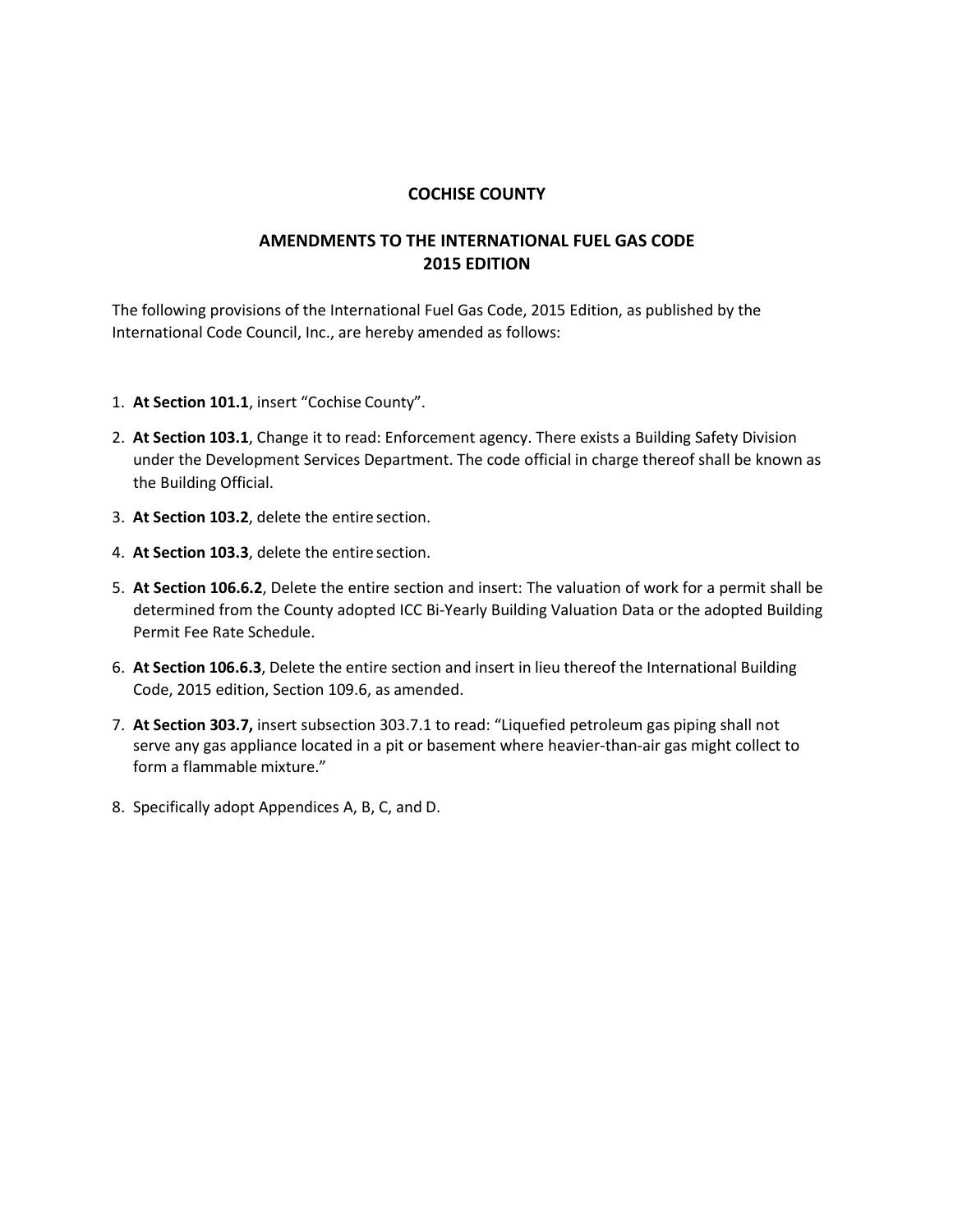### **AMENDMENTS TO THE INTERNATIONAL SWIMMING POOL AND SPA CODE 2015 EDITION**

The following provisions of the International Swimming Pool and Spa Code, 2015 Edition, as published by the International Code Council, Inc., are hereby amended as follows:

- 1. **At Section 101.1**, insert "Cochise County".
- 2. **At Section 103.1**, Change it to read: Enforcement agency. There exists a Building Safety Division under the Development Services Department. The code official in charge thereof shall be known as the Building Official.
- 3. **At Section 103.2**, Delete the entire section.
- 4. **At Section 103.3**, Delete the entire section.
- 5. **At Section 105.6.2**, Delete the entire section and insert: The valuation of work for a permit shall be determined from the County adopted ICC Bi-Yearly Building Valuation Data or the adopted Building Permit Fee Rate Schedule.
- 6. **At Section 105.6.3**, Delete the entire section.
- 7. **At Section 202** amend the definition of "RESIDENTIAL SWIMMING POOL" (Residential Pool) by deleting the first two sentences, and replacing them with, "Is any structure, which is accessory to a residential use, intended for swimming or recreational bathing that contains water over 24 inches (610 mm) deep. This includes onground storable pools, and permanent inground swimming pools.
- 8. **At Section 303.1.3**, add to the end of the first sentence, "and requirements in the CochiseCounty Zoning Regulations, section 1816 and 1819.01(A)."
- 9. **At Section 305.2.1 (1)**, Change to read, "The top of the barrier shall be not less than 60inches…"
- 10. **At Section 305.5 (1)**, Change to read, "…, the top of the wall is not less than 60 inches…"
- 11. **At Section 305.5 (2)**, Change to read, "…, the top of the barrier is not less than 60inches…"